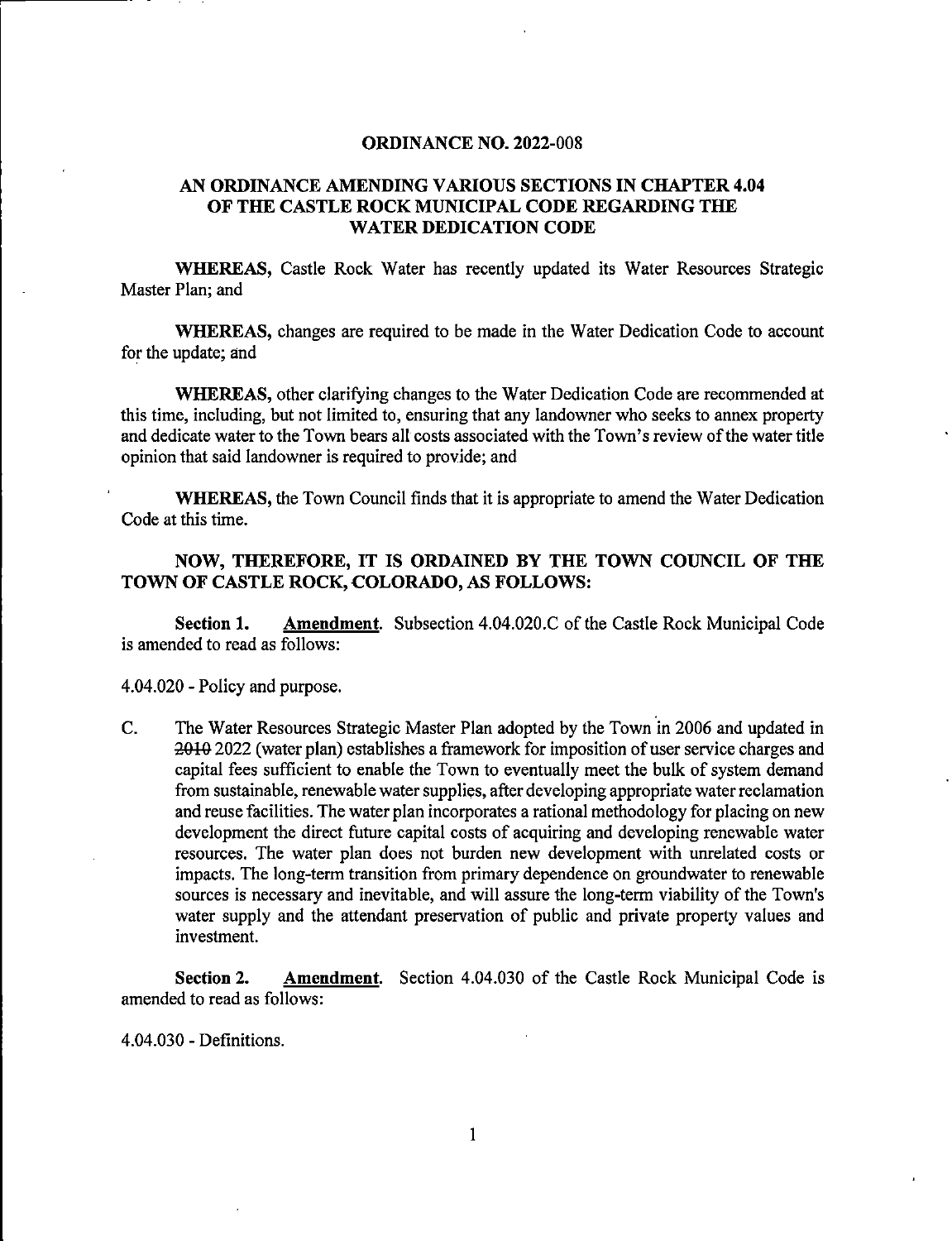Whenever the following words or phrases are used in this Chapter, they shall have the following meanings:

 $AF$  means one (1) acre foot, or 325,853 gallons of annual water availability.

Code means Chapter 4.04 of this Municipal Code, entitled "Water Dedication Code," AS AMENDED.

Council means the Castle Rook Town Council.

f

Dedication means the conveyance to the Town by deed of marketable title to water rights.

Development contract AGREEMENT means the annexation and/or development contracts entered into between the Town and the landowner.

DIRECTOR MEANS THE DIRECTOR OF CASTLE ROCK WATER OR THE DIRECTOR'S DESIGNEE.

Groundwater rights means the legal right as adjudicated in a final court decree to withdraw water from the groundwater basin of sedimentary rock formations in one (1) or more of the four (4) principal Denver Basin aquifers: (the Lower Dawson, Denver, Arapahoe and Laramie-Fox Hills), which the Town has the legal and economical ability to incorporate into its production system.

Municipal Code means the Castle Rock Municipal Code, as amended.

Renewable water resources means the facilities to withdraw, treat, store and deliver tributary water, capture, reclaim and reuse groundwater and tributary water, and the property interests, legal rights and entitlements that support the use and delivery of such water resources.

## TOWN COUNCIL MEANS THE CASTLE ROCK TOWN COUNCIL.

Tributary water means the legal right to divert and consume tributary water, available on a reliable basis in perpetuity, developed from a stream or alluvial'aquifer, which the Town has the legal and practical ability to incorporate into its production system.

Water dedication agreement means an agreement between the Town and landowner whereby development entitlements are granted by the Town in exchange for the dedication of water rights.

Water efficiency plan means a document prepared in accordance with Town of Castle Rock minimum standards and certified by a Colorado professional engineer which includes progressive water conservation designs and water demand calculations that are both enforceable and measurable at agreed development milestones. A minimum of two (2) years of actual data consumption is required to support initial demand assumptions and the plan shall have a maximum of five (5) years between milestones for adequate monitoring of actual usages. Special rate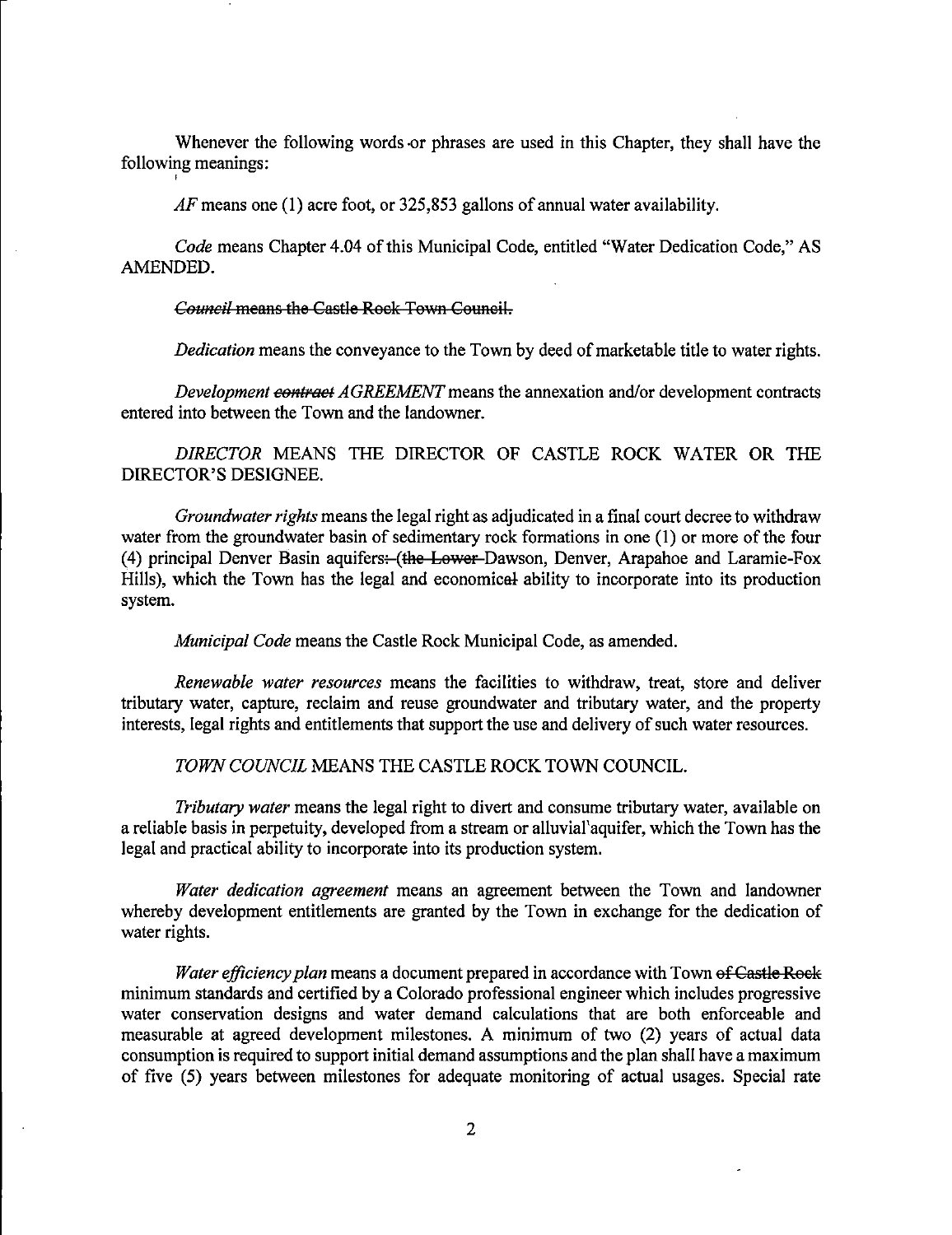structures will be instituted for the development to ensure individual compliance with approved water efficiency measures. The rate structure will be described in the WATER EFFICIENCY plan.

Water plan means the Water Resources Strategic Master Plan adopted by the Town Council on January 31, 2006,  $\theta$  and AS updated in 2010 2022.

Section 3. Amendment. Section 4.04.045 of the Castle Rock Municipal Code is amended to read as follows:

4.04.045 - Renewable water resources required at annexation.

- A. Requirement. Except for annexations THOSE PROPERTIES exempted under SECTION 4.04.045.B, no property shall be annexed to the Town unless the Town is concurrently provided, at the expense of the annexor $\div$ :
	- $(i)$ -1. **h** New renewable water resources<sub> $\tau$ </sub>; and/or
	- $\frac{h}{h}$ -2. a-Additional or enhancement of existing Castle Rock Water TOWN renewable water resources; and/or
	- $\left\langle \frac{d}{dt} \right\rangle$ .  $\alpha$ -A verifiable reduction in current irrigation demand through THE dryING up of existing irrigated lands through BY MEANS OF landscape renovation in accordance with Castle Rook's TOWN landscape criteria sufficient to meet the total projected water demand from full development of the annexed property-; and/or
	- $(iv)$  4. a-Adequate transferred development rights from Eeligible Pproperties to offset the incremental water demand for residential and non-residential development in accordance with Section 20.02.015 of the Castle Rock Municipal Code.

Because SECTION 20.02.015 does not provide a methodology for calculating nonresidential demand, THE DIRECTOR Castle—Rook—Water will calculate ADMINISTRATIVELY DETERMINE the number of EQUIVALENT Qqualified ftresidential Uunits needed to meet the demand for non-residential development. The determination as to whether the annexor is able to meet the requirements ofthis e-Section 4.04.045 is SHALL BE at the sole discretion of the Town Council. The provision of such renewable resources or reduction in current water demand needs, and any adjustment in the renewable water fee imposed under SECTION 4.04.150 as a result thereof shall be specified in the annexation and development agreement.

- B. Exemptions. The following properties are exempt from this Section 4.04.045:
	- <sup>1</sup>. Infill properties identified in THE Castle Rock Water's Water Resources Strategie Master Plan, as amended in May 2018, AND AS further depicted on Figure 3.3-3.5 OF SAID PLAN, ENTITLED "CASTLE ROCK WATER INCLUSION AND EXCLUSION," ARE EXEMPT FROM THE REQUIREMENTS OF SECTION 4.04.045.A.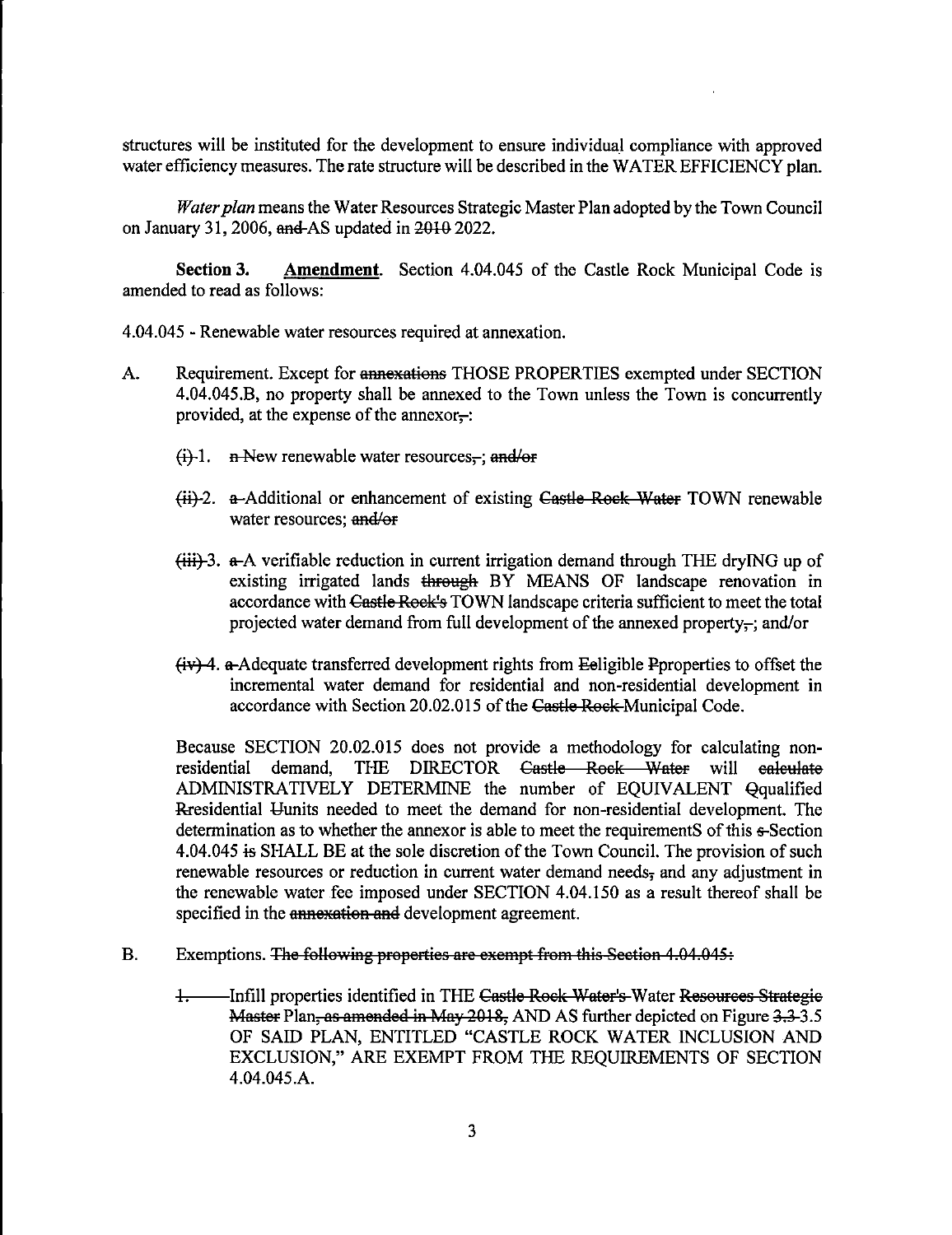2: Those properties for which a petition for annexation was filed with tho Town and such petition was found to be in substantial compliance by the Town Council on or boforo May 1, 2018, further depicted on Figure 3.3, Provided however, if suoh exempted property has not completed annexation by December 31, 2020, then the annexation requirements under this 4.04.045 shall be applicable to such property.

Section 4. Amendment. Subsections 4.04.050.A and B of the Castle Rock Municipal Code are amended to read as follows:

4.04.050 - Required dedication of groundwater rights with land use approval.

- A. Annexation. All groundwater rights to the Denver Basin groundwater underlying the annexed property shall be conveyed to the Town concurrently with and as a condition to the annexation. The severance of ownership or control of the groundwater rights from the annexed property shall preclude its annexation as the Town Council may determine in its sole discretion. The total development entitlements granted annexed property through concurrent zoning approval shall be limited to the development credit (AS calculated under Paragraph-PURSUANT TO SECTION 4.04.080.A.1 of this Chapter) realized from the required groundwater rights conveyance, absent a finding of the Town Council that the exceptional nature of the development proposed warrants special dispensation, such as preservation of open space, landforms or vistas of community-wide significance or interest, significant primary employment generation, or enhanced urban design and community amenities and aesthetics. Regardless of any other conditions, implementation of a water efficiency plan in accordance with Section 4.04.120 is a requirement of annexation. In the event that the Town Council finds that the development proposal merits special dispensation, the annexation contract DEVELOPMENT AGREEMENT shall prescribe the supplemental water resource dedication and/or cash-in-lieu payment required to support full development of the annexed property.
- B. Rezoning. As a condition to Town Council approval of a rezoning, all groundwater rights to Denver Basin groundwater underlying the subject property shall be conveyed to the Town. The request for rezoning shall constitute an irrevocable offer by the land use applicant and landowner to amend the applicable development contract-AGREEMENT to conform to the provisions of the Code in effect at the time of rezoning. The landowner shall execute the necessary development contract AGREEMENT amendment as a condition to the final adoption of the rezoning ordinance.

Section 5. Amendment. Section 4.04.060 of the Castle Rock Municipal Code is amended to read as follows:

4.04.060 - Manner of conveyance.

Administratively, t-The Town DIRECTOR shall establish ADMINISTRATIVELY APPROVE the required deed form and title assurances for the conveyance of water rights to the Town. Such conveyance shall require, at a minimum, the warranty of title given by the grantor in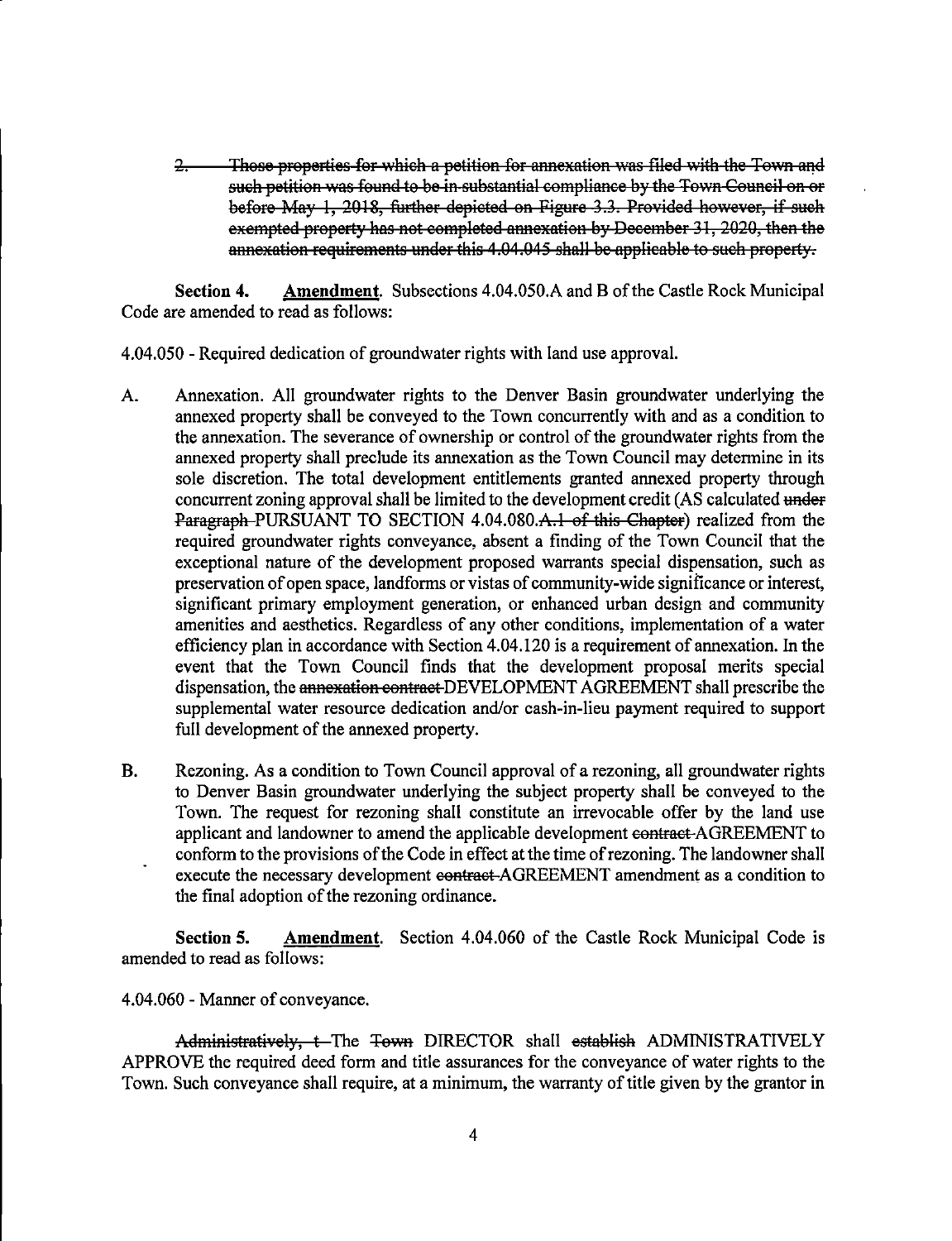a special warranty deed. The grantor shall provide Town with an opinion of title from a qualified water rights attorney that grantor has good and marketable title to the water rights. ALL REASONABLE COSTS INCURRED BY THE TOWN IN REVIEWING THE OPINION SHALL BE BORNE BY THE GRANTOR. The water dedication agreement and/or deed shall provide that, in the event it is determined after the recordation of the deed that the deed did not vest in the Town marketable title to the water rights, the development entitlements granted in reliance on the dedication shall be suspended until the title defect is cured or alternative water rights are conveyed to and accepted by the Town in accordance with this Code.

Section 6. Amendment. Subsection 4.04.070.A. of the Castle Rock Municipal Code is amended to read as follows:

- 4.04.070 Required adjudications.
- A. It shall be the responsibility of the landowner, at his or here THEIR SOLE expense, to obtain a final decree to the groundwater rights prior to conveyance to the Town. Under special circumstances, as determined by the Town Council in its absolute discretion, the Town may accept un-adjudicated Denver Basin groundwater, provided that the cost of adjudication and yield from the subsequent adjudication are addressed in the applicable development contract AGREEMENT or water dedication agreement.

Section 7. Amendment. Subsection 4.04.070.A. of the Castle Rock Municipal Code is amended to read as follows:

4.04.080 - Manner of compliance.

- A. PURPOSE. Land use approvals of every nature are dependent and conditioned upon the dedication of groundwater rights in the quantity prescribed by this section, after accounting for all applicable conditions, restrictions and qualifications on the acceptance and quantification of groundwater rights under this Code.
- B. WATER DEMAND. The gross water production required to support the Town's service commitment TO ANNEXED PROPERTY shall be calculated at 0.55 AF per single-family equivalent (SFE) assignment made under Subsection 13.12.080.A OF THE MUNICIPAL CODE; provided, however, that for the purposeS of calculating water rights dedication requirements under Section 4.04.080 only WITHIN AN AREA GOVERNED BY A WATER EFFICIENCY PLAN, the SFE assignment for calculated water demand under Section 13.12.080 shall not be limited to the .67 SEE minimum assignment prescribed in Section 13.12.080. Consequently, an SFE assignment of less than .67 SFE may be utilized under Section 4.04.080, if otherwise qualifying under the applicable water efficiency plan and established THE ENGINEERING criteria adopted ADMINISTRATIVELY by Castlo Rock Water THE DIRECTOR.
- C. DEDICATION REQUIREMENT. For each AF of water demand so calculated, there THE LANDOWNER shall be-dedicated: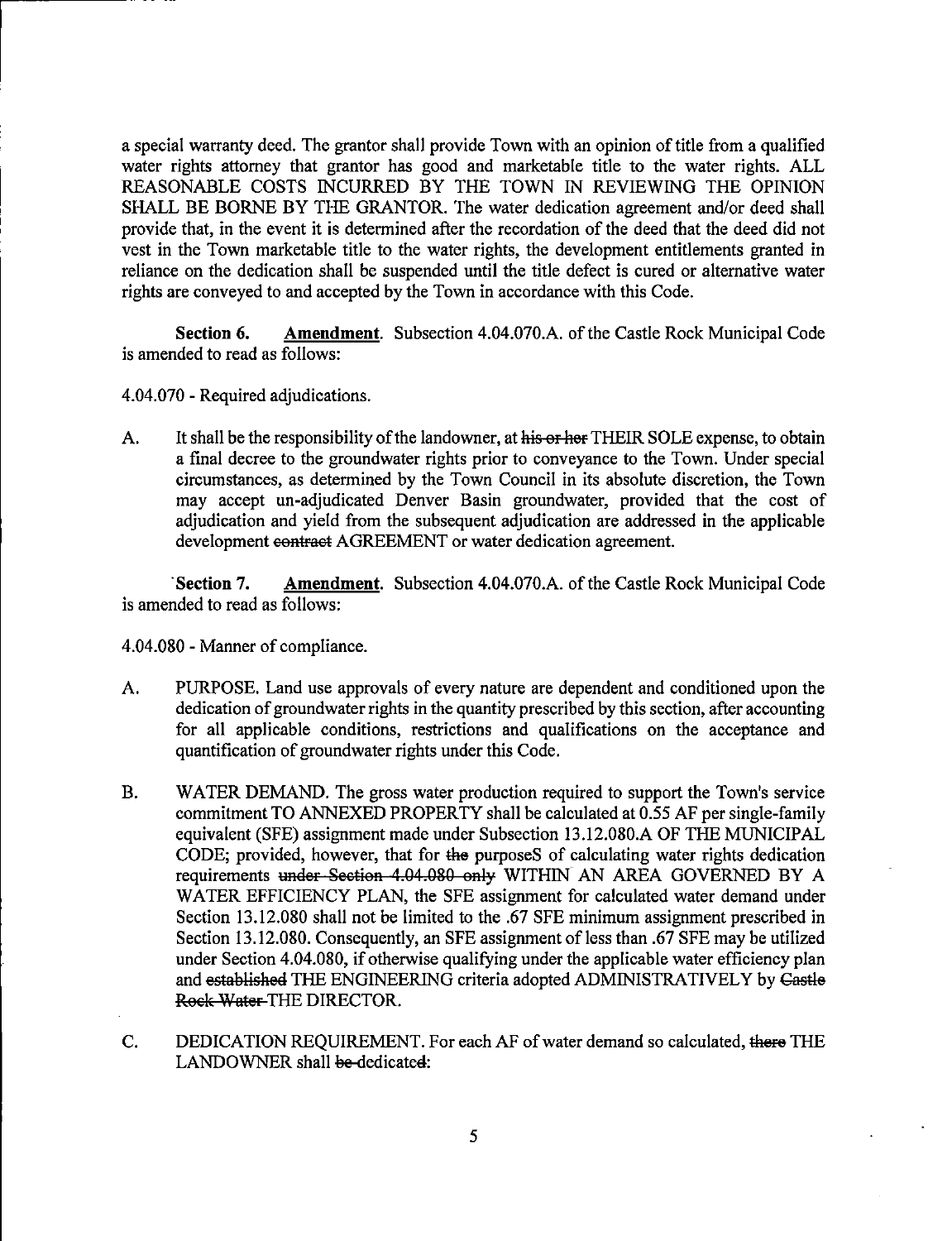- $\mathbf{A}\text{-}1$ . Two (2) AF of groundwater rights THAT qualifying for credit under Section 4.04.050; or,
- $\div$ If all such qualifying groundwater rights are insufficient, then, at the election of  $2$ the Town (AND subject to prior Town contractual commitments), either:
	- 4-a. Two (2) AF ofDenver Basin groundwater rights underlying other properties within the municipal boundaries of the Town; or
	- 3-b. Cash in lieu of such rights in the amount of five thousand dollars (\$5,000.00) for residential uses and three thousand dollars (\$3,000.00) for nonresidential uses; provided, however, if a different price is warranted based on a market study obtained by Castle Rock Water-THE DIRECTOR, such amount shall equal either:
		- a-i. The current market price for equivalent groundwater rights; or
			- b-ii. If Castle—Rook—Water—THE DIRECTOR determines that groundwater rights are not readily available for purchase within the Town boundaries, the current market price for equivalent groundwater rights plus the transmission cost AS ESTIMATED BY THE DIRECTOR IN ACCORDANCE WITH STANDARD PROCEDURES of bringing extraterritorial groundwater to  $\text{fTown}$ boundaries from locations where such groundwater rights may be available for purchase.
- B D. DEDICATION OF WATER OUTSIDE OF TOWN BOUNDARIES. At the sole discretion of the Town Council, the GROUNDWATER rights to IN the Denver or Arapahoe aquifers BASINS underlying properties outside the Town boundaries may be accepted for credit against the calculated water demand. Because such rights cannot be included in the Town's combined wellfield water, the dedication of extraterritorial groundwater rights shall meet the following criteria:
- 1. S-subject to the determination of the Town Council, THE LANDOWNER SHALL DEDICATE a minimum of three (3) AF per AF of demand of Denver OR ARAPAHOE Basin groundwater rights underlying properties outside the Town boundaries; and PROVIDED, HOWEVER, THAT
- 2. N-no Laramie-Fox Hills BASIN GROUNDwater rights outside the Town boundaries will be accepted for credit towards the calculated water demand.

Section 8. Amendment. Subsection 4.04.110 of the Castle Rock Municipal Code is amended to read as follows:

4.04.110 - Surplus water credit.